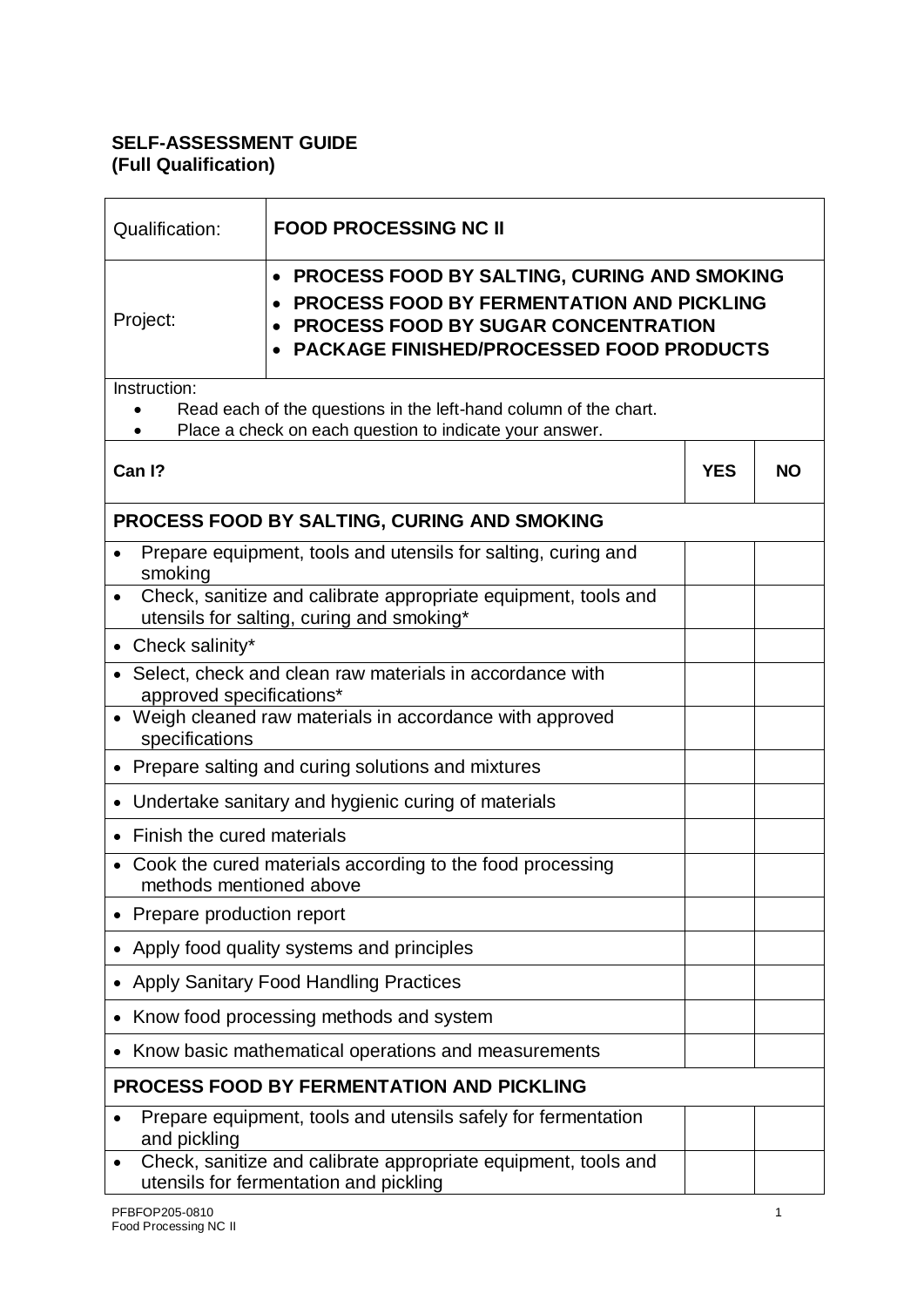|           | Select, check and clean raw materials in accordance with<br>specifications*                                                                      |  |
|-----------|--------------------------------------------------------------------------------------------------------------------------------------------------|--|
| $\bullet$ | Weigh sorted materials for fermentation and pickling                                                                                             |  |
| ٠         | Prepare salting and curing solutions and mixtures                                                                                                |  |
|           | Cut and slice raw materials according to required sizes and<br>shapes                                                                            |  |
|           | Perform alcoholic, acetic/lactic acid fermentation and pickling<br>process                                                                       |  |
| ٠         | Prepare production report                                                                                                                        |  |
| $\bullet$ | Apply food quality systems and principles                                                                                                        |  |
|           | <b>Apply Sanitary Food Handling Practices</b>                                                                                                    |  |
| $\bullet$ | Know fermentation and pickling method of food processing                                                                                         |  |
|           | Know basic mathematical operations and measurements                                                                                              |  |
|           | <b>PROCESS FOOD BY SUGAR CONCENTRATION</b>                                                                                                       |  |
|           | Prepare the equipment, tools and utensils used for preserving<br>foods by sugar concentration in accordance with manufacturer's<br>specification |  |
| $\bullet$ | Check, calibrate, clean and sanitize the equipment, tools,<br>utensils and packing materials (bottles and caps)*                                 |  |
|           | Select, sort and grade the raw materials in accordance with<br>approved specifications and standards*                                            |  |
| $\bullet$ | Prepare and pre-treat raw materials in accordance with<br>approved specifications/standards, process parameters*                                 |  |
| $\bullet$ | Check/test the brix, acid and pectin content of prepared and pre-<br>treated raw materials*                                                      |  |
|           | Measure the required acid, sugar and pectin according to<br>approved specifications*                                                             |  |
|           | Mix the measured acid, pectin, sugar and fruit/pulp/juice                                                                                        |  |
|           | Cook the mixture to desired end point and hot packs it in sterile<br>glass jars*                                                                 |  |
|           | Apply food safety, personal hygiene and proper waste disposal*                                                                                   |  |
|           | Know food laws, regulations and codes                                                                                                            |  |
|           | Prepare flow charts and production reports                                                                                                       |  |
|           | Perform cut-out tests of finished/processed sugar concentrated<br>products                                                                       |  |